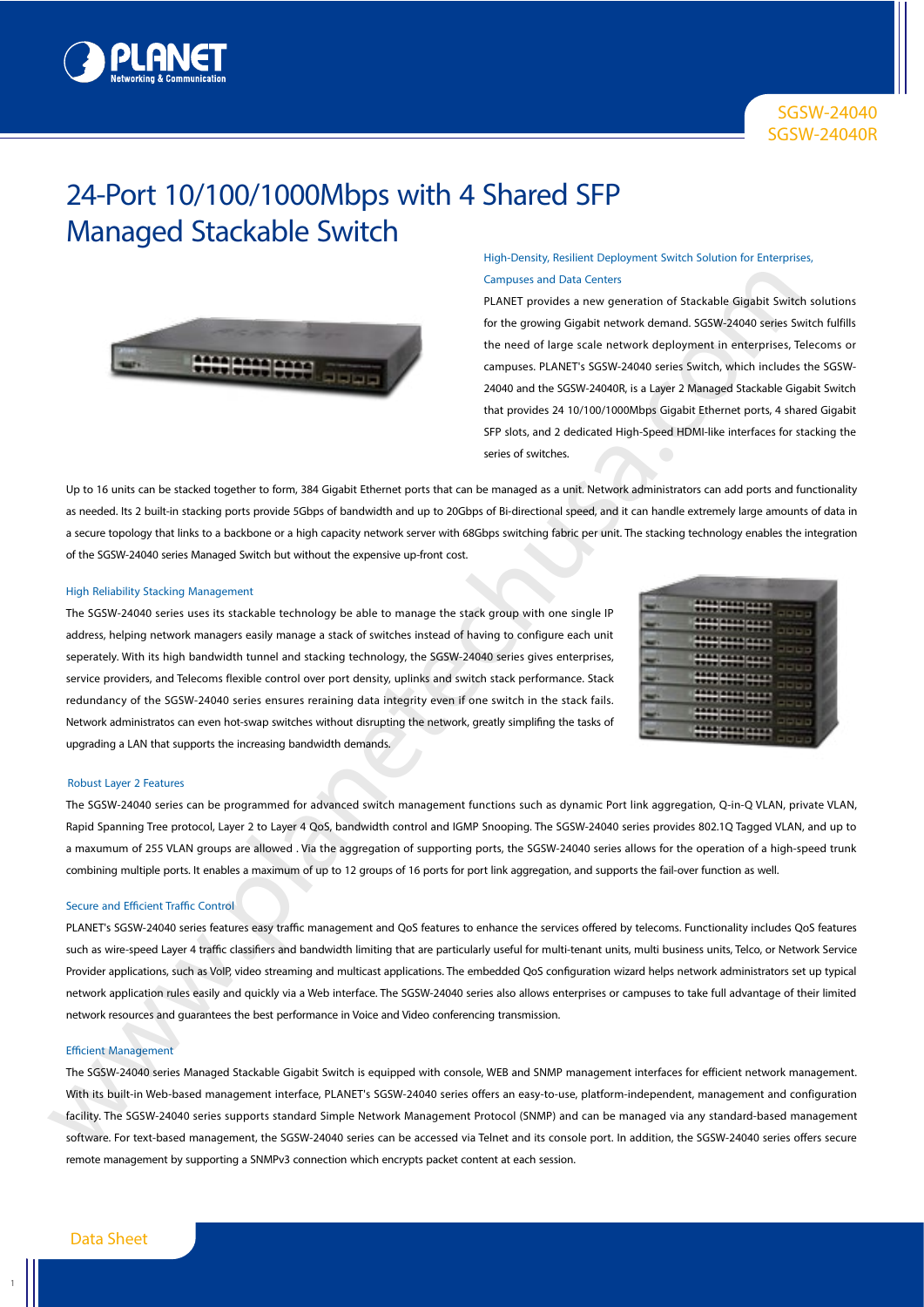

## Powerful Security

PLANET's SGSW-24040 series offers a comprehensive Layer 2 to Layer 4 Access Control List (ACL) for enforcing maximum security. It can be used to restrict network access by denying packets based on source and destination IP address, TCP/UDP ports or defined typical network applications. Its protection mechanism also comprises of 802.1x port-based and MAC-based user and device authentication. With its private VLAN function, communication between edge ports can be prevented to ensure user privacy. Network administrators can now construct highly secure corporate networks in considerably less time and effort than before.

#### Flexibility and Extension Solution

With its four built-in mini-GBIC slots, the SGSW-24040 series is compatible with 1000Base-SX/LX and WDM SFP (Small Factor Pluggable) fiber-optic modules. Distances can be extended from 550 meters (Multi-Mode fiber) up to above 10/50/70/120 kilometers (Single-Mode fiber or WDM fiber). They are well suited for applications within the enterprise data centers and distribution centers.

# AC / DC Power Redundant to Ensure Continuous Operation ( SGSW-24040R )

The SGSW-24040R in particular, is equipped with one 100~240V AC power supply unit and one DC -48V power supply unit to provide a reliable and scalable redundant power supply installation. The continuous power system is specifically designed to fulfill the demands of high tech facilities that require high power integrity. The implemented -48V DC power supply makes the SGSW-24040R a telecom device that can be located in an electrical room.

# **Applications**

#### Carrier Class backbone Switch for the Campus and Enterprises

For small area network communication such as in a campus or an enterprise, PLANET's SGSW-24040 series of Managed Stackable switches enables an affordable and scalable network deployment. Multiple SGSW-24040 series switches may be connected together to constitute a chain or ring stack topology by using the 5Gbps stacking ports as interconnected links. Up to 16 units can be stacked together to form a, 384 high-density Gigabit Ethernet port unit that can be managed with a single IP address. In addition, up to 64 mini-GBIC/SFP ports are available for remote uplink connectivity in a stacking group and provides the uplink to the edge network through Gigabit Ethernet LX/SX SFP modules. The SGSW-24040 series stackable switching system gives network administrators the flexibility to expand a small area network when needed.

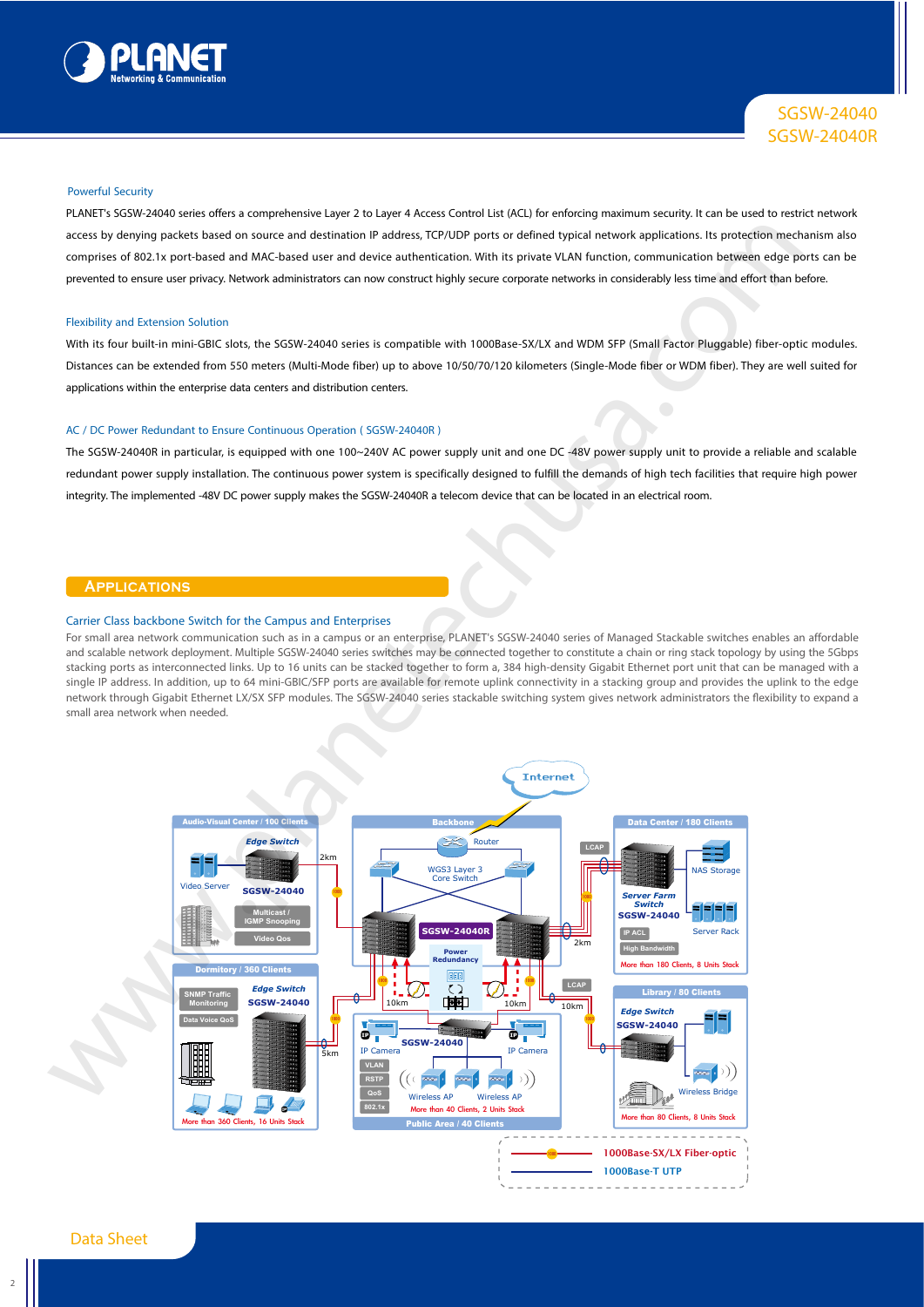

## Highly Reliable Enterprise Backbone and Server Farm Switch

Gigabit Ethernet equipment has become a fundamental unit of Enterprises and Network servers. The SGSW-24040 series stackable Gigabit switch can easily provide a cost-effective, high-density and high-bandwidth solution. Its built in, dedicated stacking features of the SGSW-24040 series switch groups a stack so that they can operate together as a one larger switch that provides multiple high-performaning Gigabit Ethernet networks for the backbone of a enterprise or Telecoms. The SGSW-24040 series switch is an ideal solution to intergrate into a server farm switch that connects servers. Because of its dynamic link aggregation function, a 16 GB fat pipe is provided for connecting to the backbone if required.

The dual power supplies provided with the SGSW-24040R offer non-stop network service ability. Besides the AC power input, the DC power supply can be chosen as -48V DC power input source or redundant power for SGSW-24040R. The SGSW-24040R can accept electrical power either from the AC outlet, the DC outlet or accept both sources to create a redundant power supply.

#### Department / Edge Security and QoS Switch

The SGSW-24040 series switch delivers high-performing and cost-effective Gigabit Ethernet network connectivity to support the increasing number of IP telephones, IP Surveillances, wireless access points and other devices at the edge of the network. The SGSW-24040 improves network efficiency and protects network clients with these powerful features:

- Layer 2 to Layer 4 security
- $\cdot$  Oos
- 802.1x Port-Based and MAC-Based network access authentication security
- Multicast IGMP Snooping



#### FTTX / MAN application Switch

The SGSW-24040 series applies double tagging VLAN (Q-in-Q) technology to provide low cost and easy operation for service providers carrying traffic for multiple customers across their networks. With SNMPv3 and RMON groups support, the SNMPv3 security structure in the SGSW-24040 consists of various security models,

3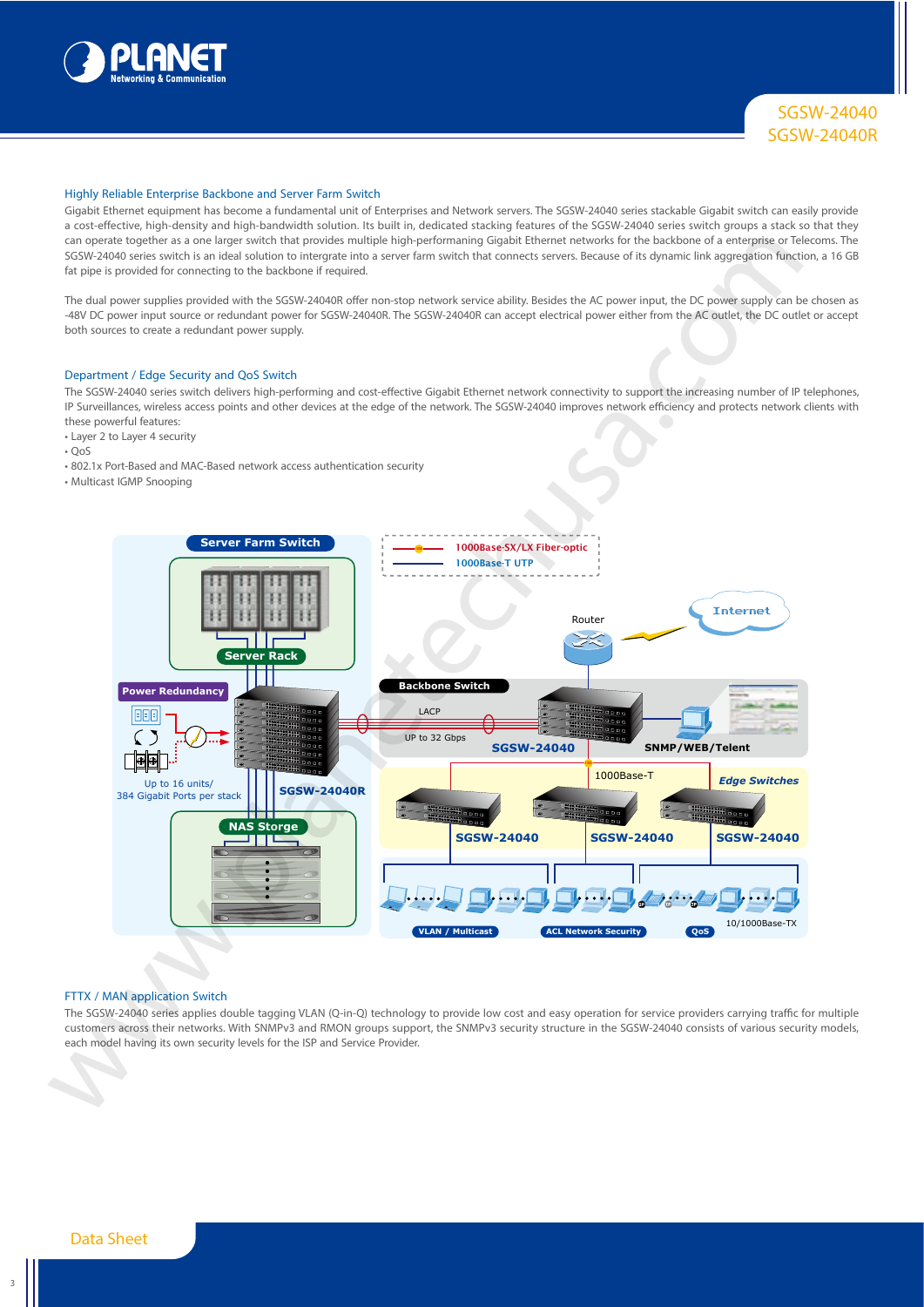

# SGSW-24040 SGSW-24040R

# **Key Features**

## PHYSICAL PORT

- 24-Port 10/100/1000Base-T Gigabit Ethernet RJ-45
- 4 mini-GBIC/SFP slots, shared with Port-21 to Port-24
- 2 HDMI-like 5Gbps Stacking interfaces
- Console interface for Switch basic management and setup

#### **STACKING**

- Hardware stack up to 16 units and 384 Gigabit ports
- Single IP address stack management
- Stacking architecture supports Chain and Ring mode
- Plug and Play connectivity
- Mirror across stack
- Link Aggregation groups spanning multiple switches in a stack
- Hardware learning with MAC table synchronization across stack

#### LAYER 2 FEATURES

- Complies with the IEEE 802.3, IEEE 802.3u, IEEE 802.3ab, IEEE 802.3z Gigabit Ethernet standard
- Supports Auto-negotiation and Half-Duplex / Full-Duplex modes for all 10Base-T/100Base-TX and 1000Base-T ports.
- Auto-MDI/MDI-X detection for each RJ-45 port
- Prevents packet loss with back pressure (Half-Duplex) and IEEE 802.3x PAUSE frame flow control (Full-Duplex)
- High performance of Store-and-Forward architecture, broadcast storm control and runt/CRC filtering eliminates erroneous packets to optimize the network bandwidth • Active Research is a street of the street of the street of the street of the street of the street of the street of the street of the street of the street of the street of the street of the street of the street of the st
	- 8K MAC address table, automatic source address learning and ageing
	- 1392Kbytes embedded memory for packet buffers
	- Supports VLAN
	- − IEEE 802.1Q Tagged VLAN
	- − Up to 255 VLANs groups, out of 4041 VLAN IDs
	- − Provider Bridging (VLAN Q-in-Q) support (IEEE 802.1ad)
	- − Private VLAN Edge (PVE)
	- Supports Spanning Tree Protocol
		- − STP, IEEE 802.1d (Spanning Tree Protocol)
	- − RSTP, IEEE 802.1w (Rapid Spanning Tree Protocol)
	- Supports Link Aggregation
	- − 802.3ad Link Aggregation Control Protocol (LACP)
	- − Cisco ether-channel (Static Trunk)
- − Maximum 12 trunk groups, up to 16 ports per trunk group
- − Up to 32Gbps bandwidth(Duplex Mode)
- Provides Port Mirror (many-to-1)
- Port Mirroring to monitor the incoming or outgoing traffic on a particular port

#### QUALITY OF SERVICE

- 4 priority queues on all switch ports.
- Supports strict priority and Weighted Round Robin (WRR) CoS policies
- Ingress Shaper and Egress Rate Limit per port bandwidth control
- Traffic-policing policies on the switch port

# **MULTICAST**

- Supports IGMP Snooping v1, v2 and v3
- Querier mode support

#### **SECURITY**

- IEEE 802.1x Port-Based / MAC-Based network access authentication
- IP-Based Access Control List (ACL)
- MAC-Based Access Control List
- Static MAC

#### **MANAGEMENT**

- WEB-based, Telnet, Console Command Line management
- Accesses through SNMPv1, v2c and v3 security set and get requests.
- Built-in Trivial File Transfer Protocol (TFTP) client
- BOOTP and DHCP for IP address assignment
- Firmware upload/download via HTTP / TFTP
- SNTP (Simple Network Time Protocol)
- Link Layer Discovery Protocol (LLDP) Protocol
- PLANET Smart Discovery Utility for deploy management

## REDUNDANT POWER SYSTEM ( SGSW-24040R)

- 100~240V AC / 48V DC Dual power redundant
- 
- Backup of catastrophic power failure on one supply

4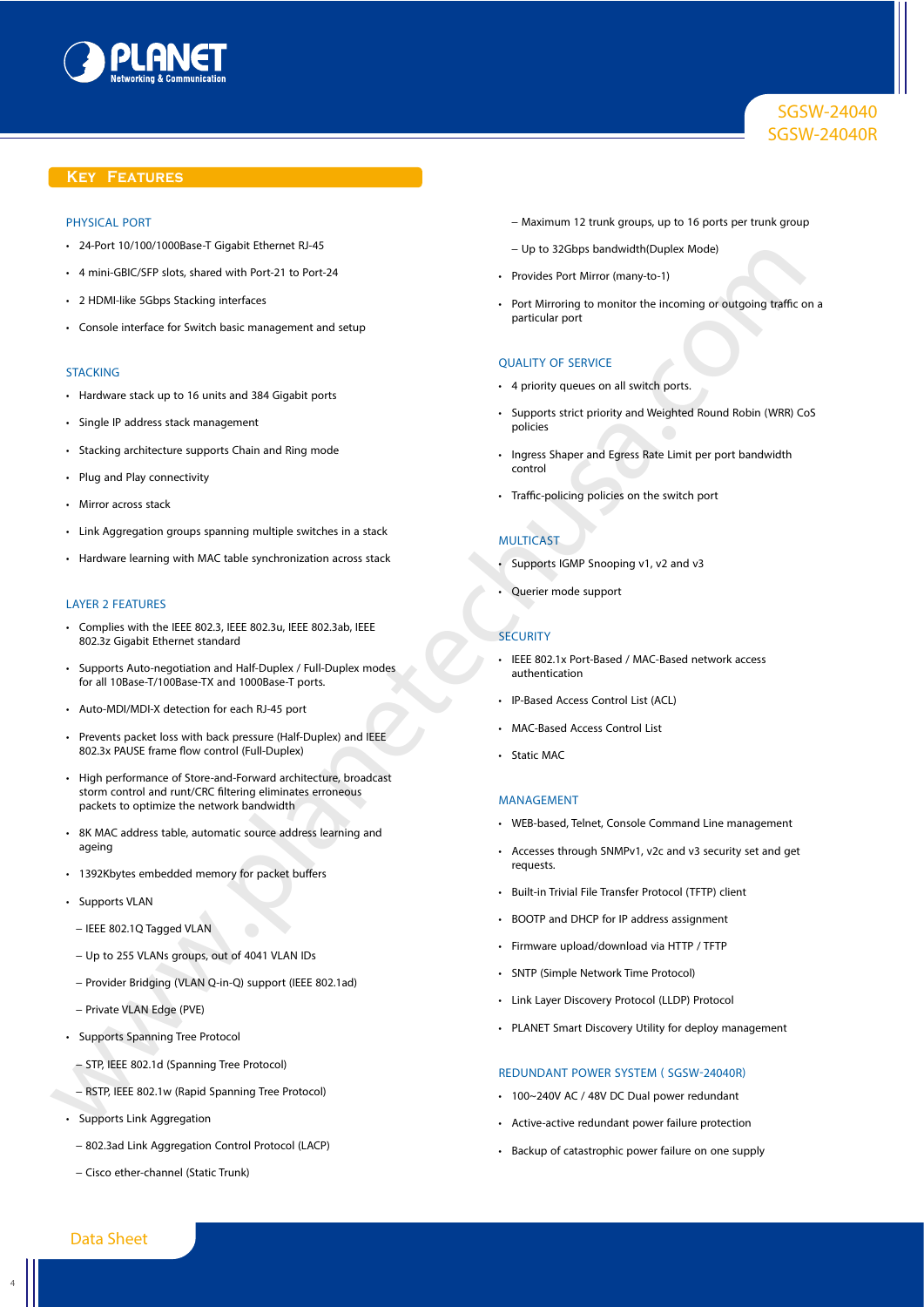

SGSW-24040 SGSW-24040R

# **Specification**

| Product                       | 24-Port 10/100/1000Mbps with 4 Shared SFP Managed Stackable Switch                                      |
|-------------------------------|---------------------------------------------------------------------------------------------------------|
| Model                         | SGSW-24040 / SGSW-24040R                                                                                |
| <b>Hardware Specification</b> |                                                                                                         |
| <b>Copper Ports</b>           | 24 10/ 100/1000Base-T RJ-45 Auto-MDI/MDI-X ports                                                        |
| SFP/mini-GBIC Slots           | 4 SFP interfaces, shared with Port-21 to Port-24                                                        |
| Switch Processing Scheme      | Store-and-Forward                                                                                       |
| Switch Fabric                 | 48Gbps / non-blocking                                                                                   |
| <b>Address Table</b>          | 8K entries                                                                                              |
|                               |                                                                                                         |
| Share data Buffer             | 1392 kilobytes                                                                                          |
| <b>Flow Control</b>           | IEEE 802.3x Pause Frame for Full-Duplex                                                                 |
|                               | Back pressure for Half-Duplex                                                                           |
| Jumbo Frame                   | 10Kbytes                                                                                                |
| <b>LED</b>                    | Power, 1000 Link/Act, 100 Link/Act, SFP Link                                                            |
| Dimension (W x D x H)         | 440 x 200 x 44.5 mm, 1U height                                                                          |
| Weight                        | 3.0 KG                                                                                                  |
| Power Consumption             | Max. 30 watts / 102 BTU                                                                                 |
|                               | SGSW-24040                                                                                              |
|                               | - AC $100~240V$ , $50/60Hz$                                                                             |
| Power Requirement             | SGSW-24040R                                                                                             |
|                               |                                                                                                         |
|                               | - 100~240V AC, 50/60Hz                                                                                  |
|                               | - -48V DC @ 0.6A, Range: -30 $\sim$ -60V                                                                |
| <b>Stacking</b>               |                                                                                                         |
| <b>Stacking Numbers</b>       | 16                                                                                                      |
| <b>Stacking Bandwidth</b>     | 10Gbps Full Duplex                                                                                      |
| Stack ID Display              | 7-Segment LED display (1~9, A~F, 0)                                                                     |
| <b>Stack Topology</b>         | Ring / Chain / Back-to-Back stack                                                                       |
| Layer 2 function              |                                                                                                         |
| <b>System Configuration</b>   | Console, Telnet, Web Browser, SNMPv1, v2c and v3                                                        |
|                               | Port disable/enable                                                                                     |
|                               | Auto-negotiation 10/100/1000Mbps full and half duplex mode selection                                    |
| Port configuration            |                                                                                                         |
|                               | Flow Control disable / enable                                                                           |
|                               | Bandwidth control on each port                                                                          |
| <b>Port Status</b>            | Display each port's speed duplex mode, link status, Flow control status. Auto negotiation status, trunk |
|                               | status                                                                                                  |
|                               | 802.1Q Tagged Based VLAN ,up to 255 VLAN groups                                                         |
| <b>VLAN</b>                   | $Q$ -in- $Q$                                                                                            |
|                               | Private VLAN                                                                                            |
|                               | IEEE 802.3ad LACP / Static Trunk                                                                        |
| Port Trunking                 | Support 12 groups of 16-Port trunk support                                                              |
|                               | 4-level priority queue for switching                                                                    |
|                               | Traffic classification based, Strict priority and WRR                                                   |
|                               |                                                                                                         |
| QoS                           | - TCP/UDP Port Number                                                                                   |
|                               | - 802.1p priority                                                                                       |
|                               | - IP DSCP/TOS field                                                                                     |
|                               | Policy-Based QoS                                                                                        |
|                               | IGMP (v1/v2) Snooping, up to 255 multicast Groups                                                       |
| <b>IGMP Snooping</b>          | IGMP Querier mode support                                                                               |
|                               | IP-Based ACL / MAC-Based ACL                                                                            |
| <b>Access Control List</b>    | Up to 256 entries                                                                                       |
|                               | RFC-1213 MIB-II                                                                                         |
|                               |                                                                                                         |
|                               | IF-MIB                                                                                                  |
|                               | RFC-1493 Bridge MIB                                                                                     |
|                               | RFC-1643 Ethernet MIB                                                                                   |
|                               | RFC-2863 Interface MIB                                                                                  |
|                               | RFC-2665 Ether-Like MIB                                                                                 |
|                               | RFC-2819 RMON MIB (Group 1)                                                                             |
| <b>SNMP MIBs</b>              | RFC-2737 Entity MIB                                                                                     |
|                               | RFC-2618 RADIUS Client MIB                                                                              |
|                               |                                                                                                         |
|                               | RFC-2933 IGMP-STD-MIB ()                                                                                |
|                               | RFC3411 SNMP-Frameworks-MIB                                                                             |
|                               | IEEE 802.1X PAE                                                                                         |
|                               | <b>LLDP</b>                                                                                             |
|                               | MAU-MIB                                                                                                 |

 $\begin{array}{c} 5 \end{array}$